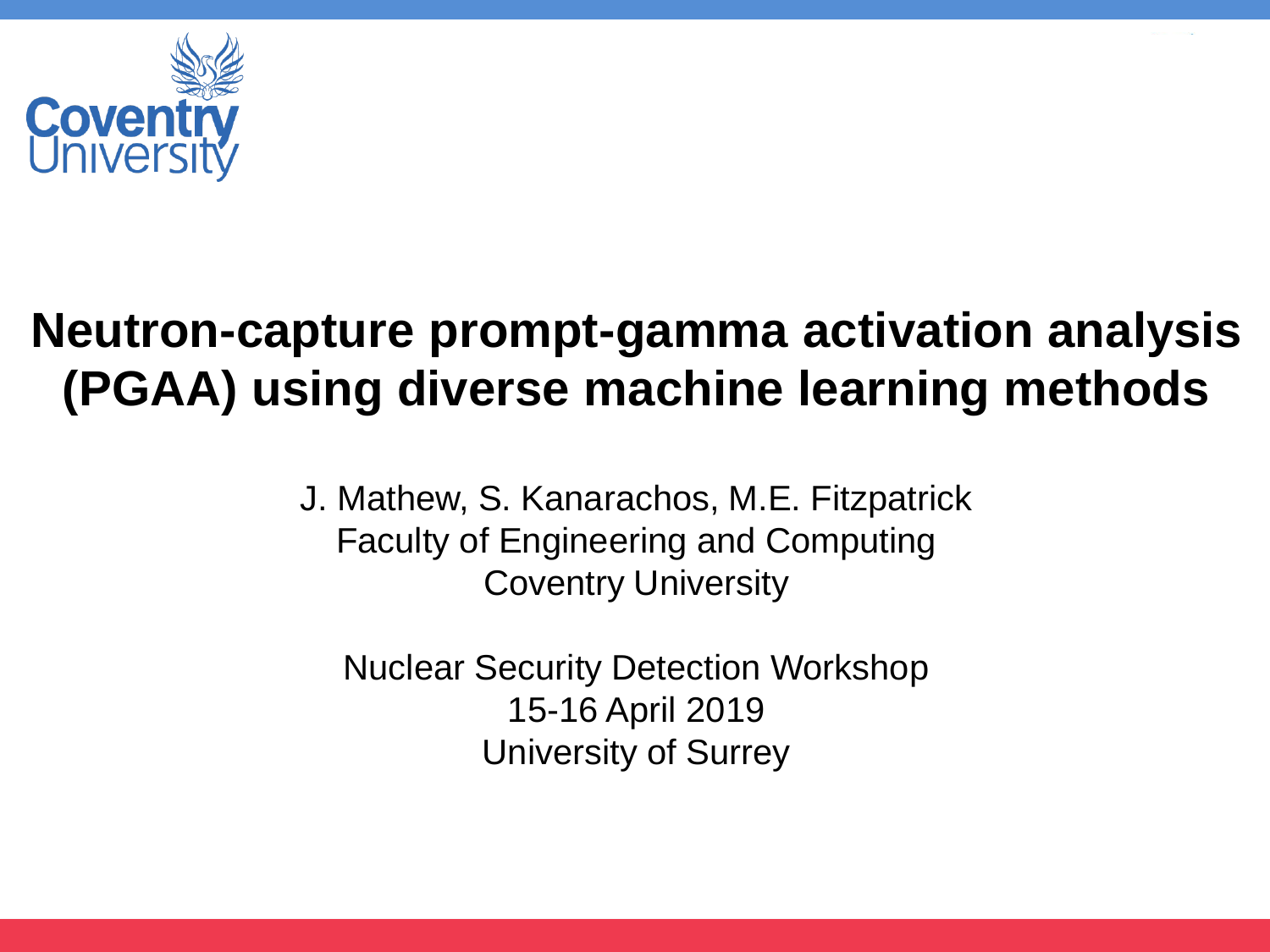

**OUTLINE** 

- 1. Background
- 2. PGAA database
- 3. Machine learning (ML) methods
- 4. Phase 1- results
- 5. On-going work

6. Optimisation studies: An Illustration with ANN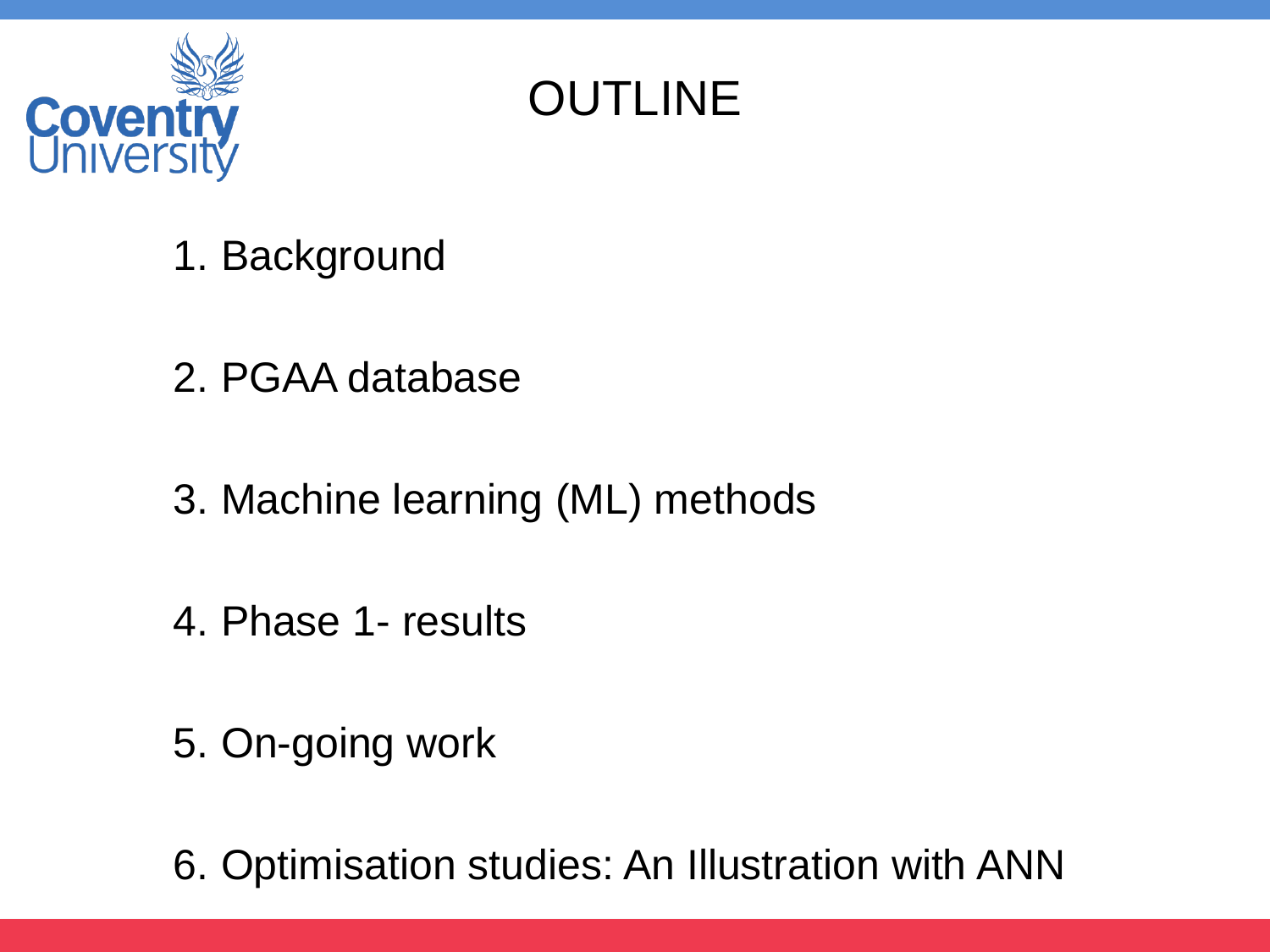

# BACKGROUND

- Prompt gamma ray neutron activation analysis (PGAA) is an efficient nondestructive multi-elemental detection technique
- PGAA can be performed in-situ, identify most elements from hydrogen to uranium.
- It can characterise wide array of trace elements that may exhibit varying degrees of complexity in chemistry and highly sensitivity technique for performing elemental analyses in highly heterogeneous materials.
- No sample preparation needed and can be performed on samples held in containers made of low cross-section.
- **All these factors make PGAA an attractive candidate for radioactive material detection (eg. Uranium) in nuclear forensics**.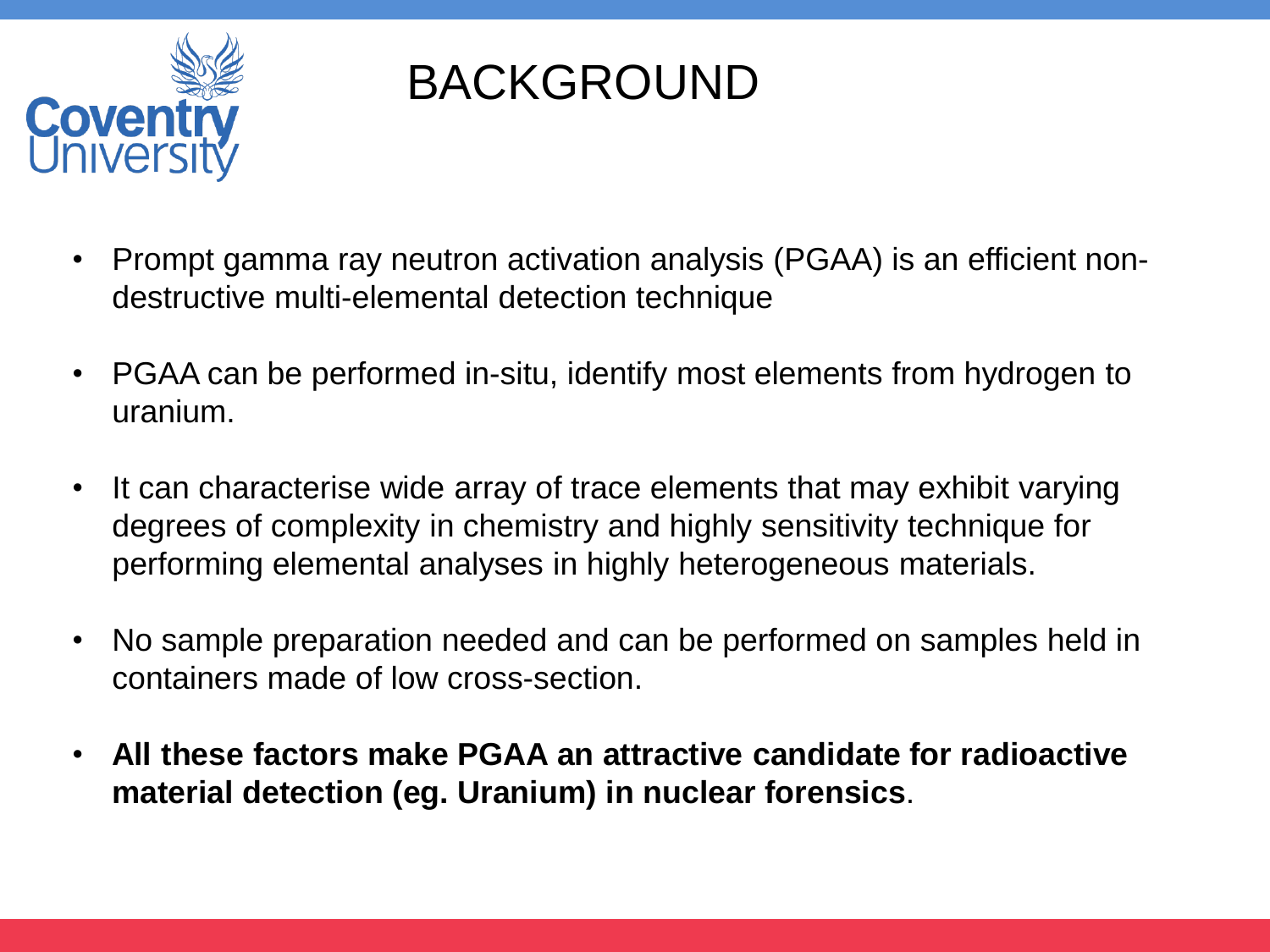

## PGAA DATABASE

- International Atomic Energy Agency (IAEA) coordinated development of a database for Prompt Gamma-ray Neutron Activation Analysis.
- Inaccurate and incomplete data have been a significant hindrance in the qualitative and quantitative analysis of complicated capture-gamma spectra by means of PGAA.
- The measurements performed at the Budapest Reactor Centre for all natural elements (from H to U) includes data of **energy of the gamma rays** (E<sup>ɣ</sup> ) and **effective capture cross section** (σ).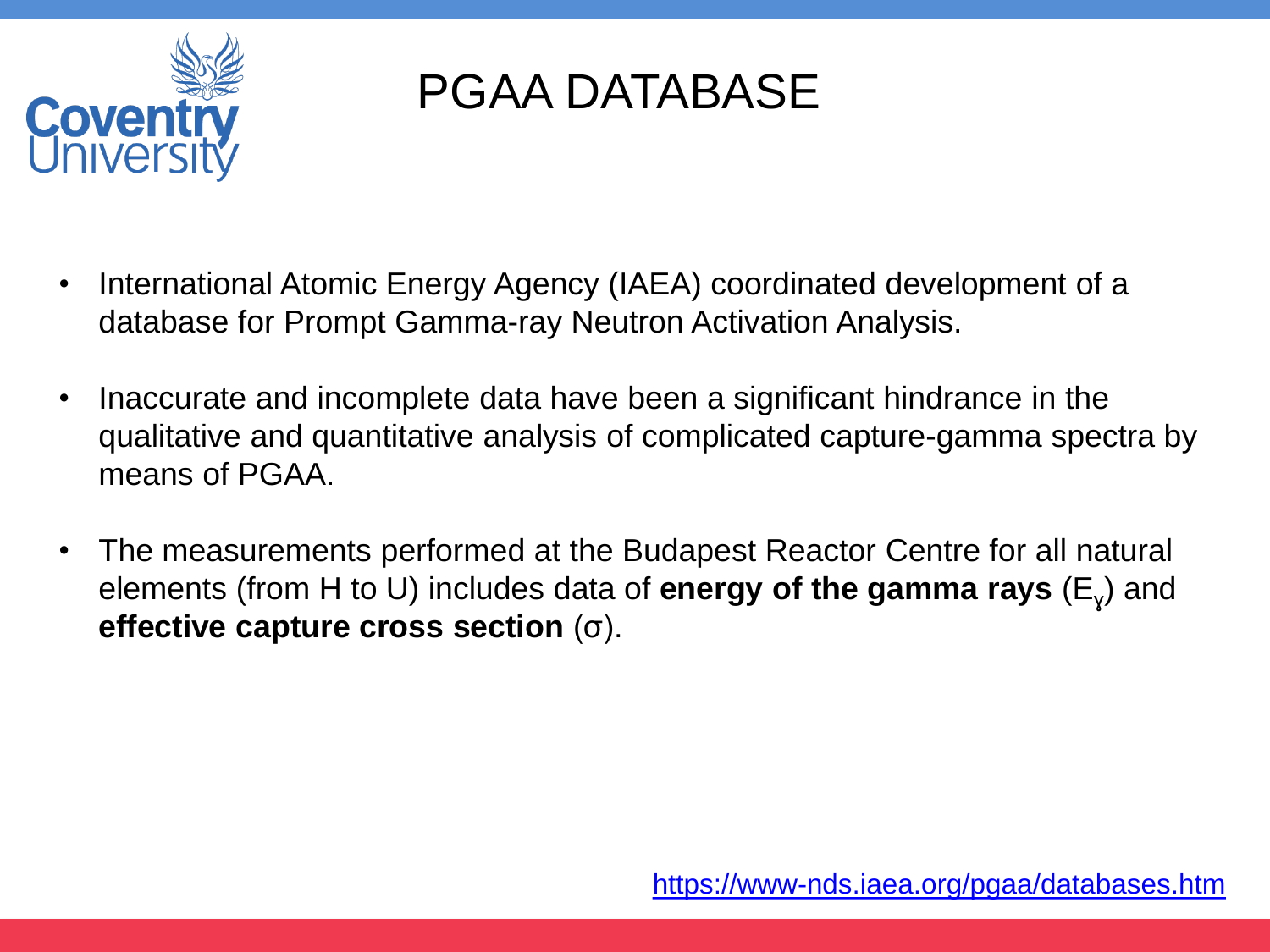

# RESEARCH OBJECTIVES

- Develop machine learning algorithms using python scripting to analyse PGAA data to classify the elements such as Cobalt, Caesium, Iridium, Uranium and Thorium based on the PGAA energy spectra  $(\mathsf{E}_\mathsf{y})$  and effective capture cross section (σ)
- Evaluate model performance based on classification metrics namely accuracy, precision, recall and f1-score.
- Evaluate the multi-class classification performance of different machine learning algorithms using confusion matrix and Receiver Operating Characteristic (ROC) curve
- Optimisation studies and robust validation to identify ML algorithms that are best-suited for classifying elements using PGAA (low dimensional data)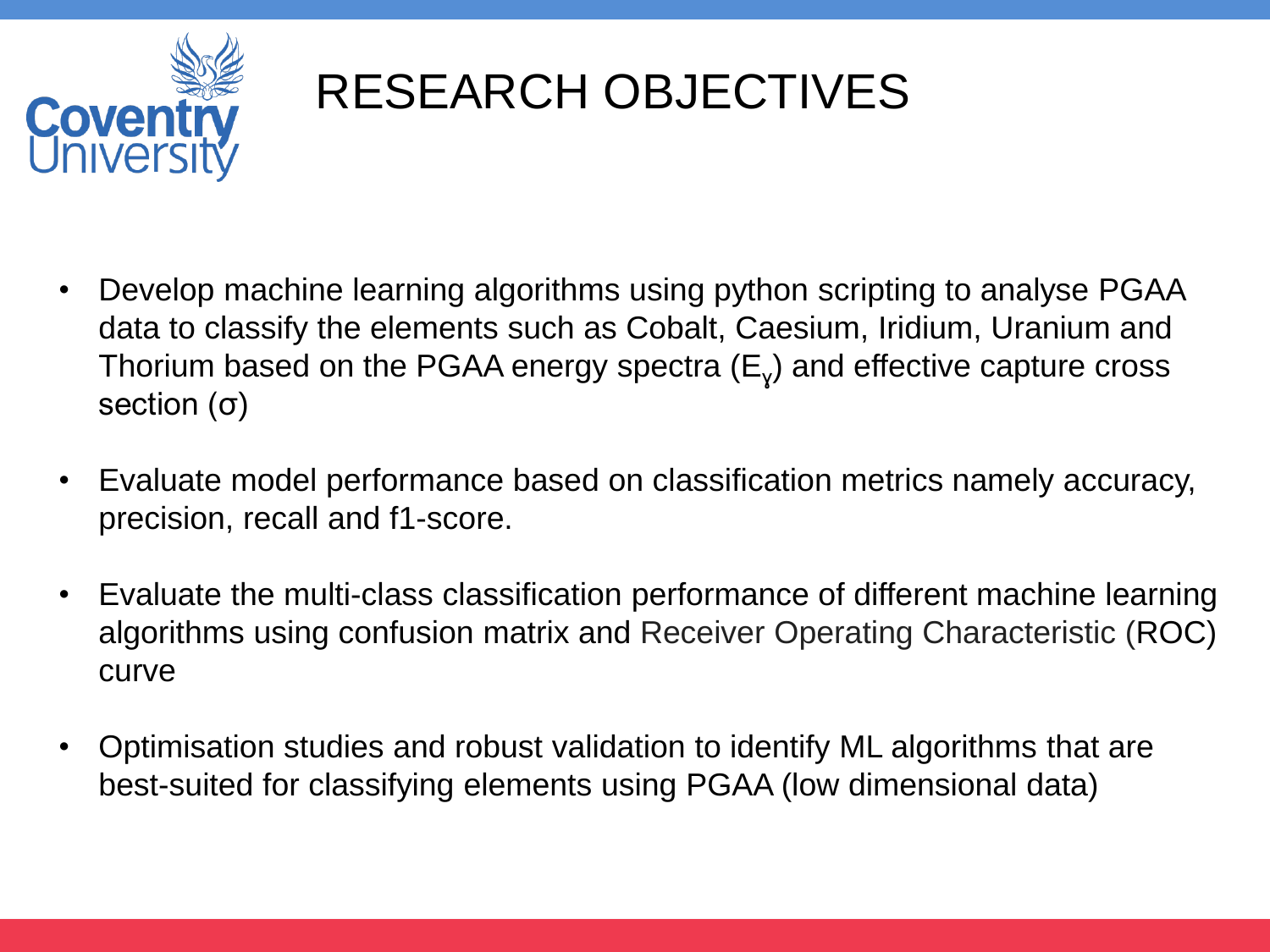

# MACHINE LEARNING (ML) METHODS

- K nearest neighbours
- Decision trees
- Random Forest
- Artificial neural networks
- Support vector machines
- K-means clustering

Supervised learning

Unsupervised learning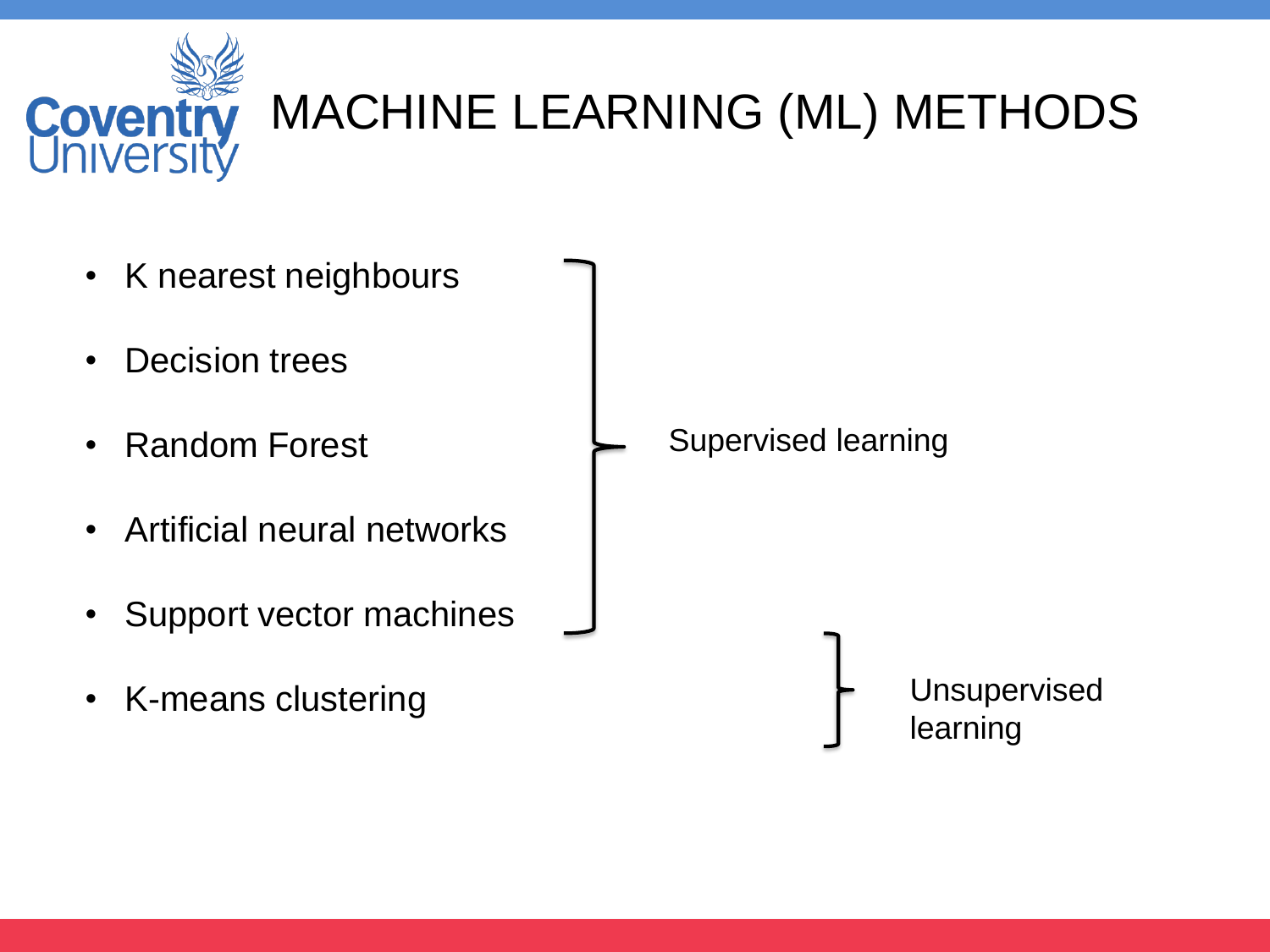

# CLASSIFICATION METRICS

Number of correct predictions  $Accuracy =$ Total number of predictions  $\text{Accuracy} = \frac{TP + TN}{TP + TN + FP + FN}$ 

Where  $TP$  = True Positives,  $TN$  = True Negatives,  $FP$  = False Positives, and  $FN$  = False Negatives.

$$
\text{Precision} = \frac{TP}{TP + FP}
$$
\n
$$
\text{Recall} = \frac{TP}{TP + FN}
$$

 $F<sub>1</sub>$  score is the harmonic mean of precision and recall:

$$
F_1 = \left(\frac{\mathrm{recall}^{-1} + \mathrm{precision}^{-1}}{2}\right)^{-1} = 2 \cdot \frac{\mathrm{precision} \cdot \mathrm{recall}}{\mathrm{precision} + \mathrm{recall}} \qquad \text{[1-Best, 0-Worst]}
$$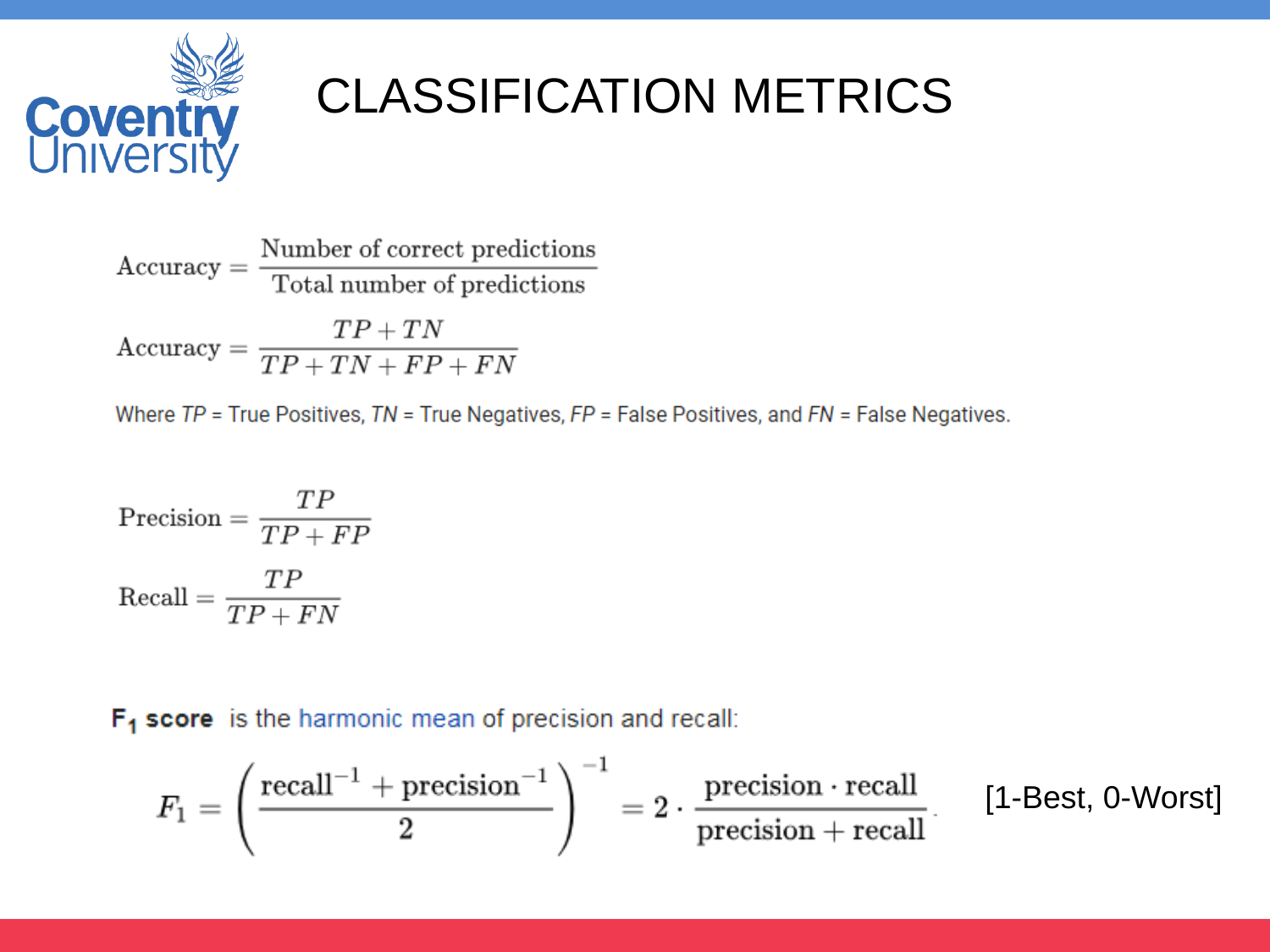

# CLASSIFICATION METRICS

**Confusion matrix**: Model's ability to identify the existing classes in a given data set



For multi-class classification, matrix can be N by N where N is the number of classes in the data set.

An **ROC curve** (**receiver operating characteristic curve**) is a graph showing the performance of a classification model at all classification thresholds. This curve plots True Positive Rate and False Positive Rate.

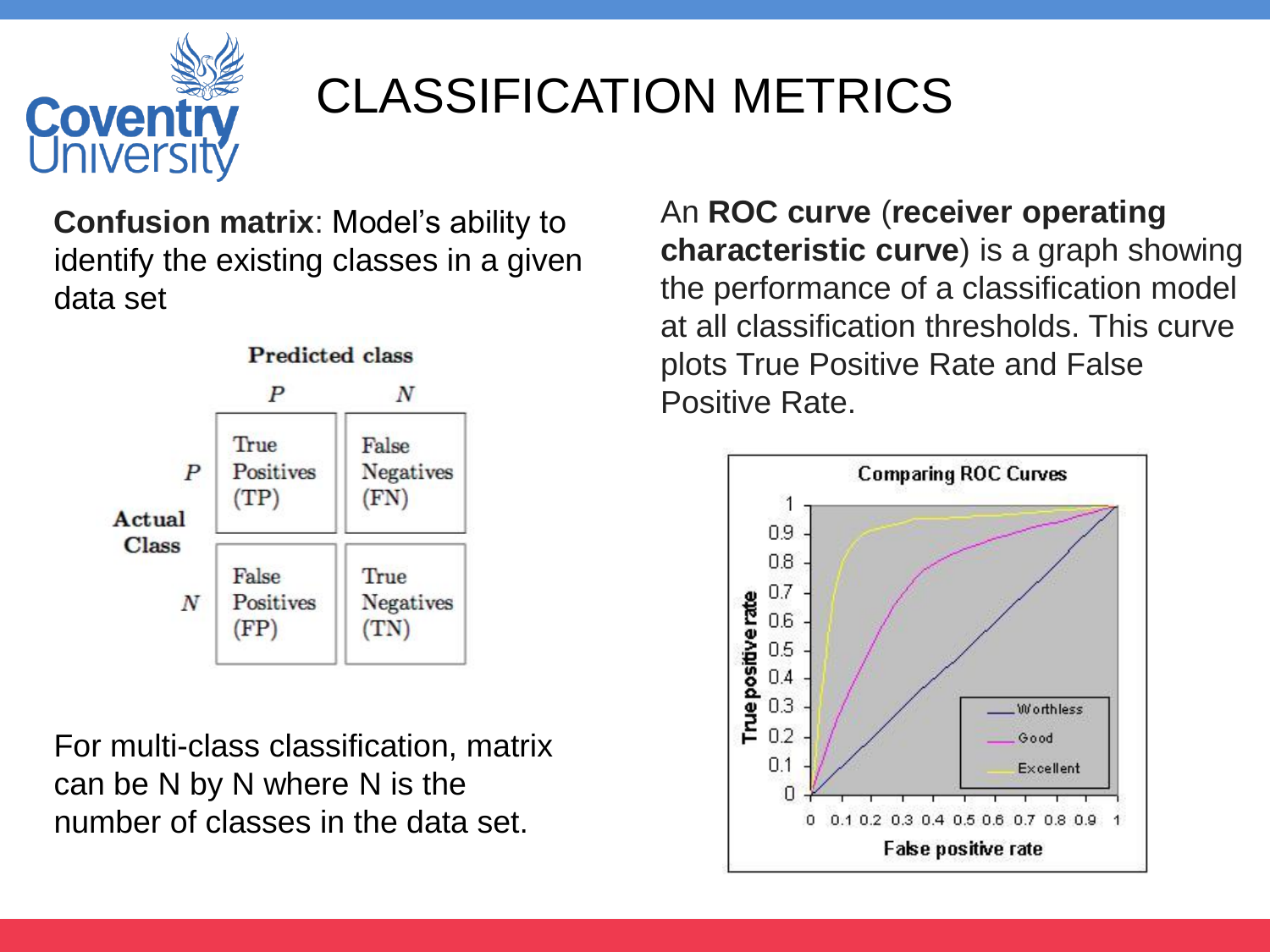

### **Results using test data for Decision Trees**

#### Output classes



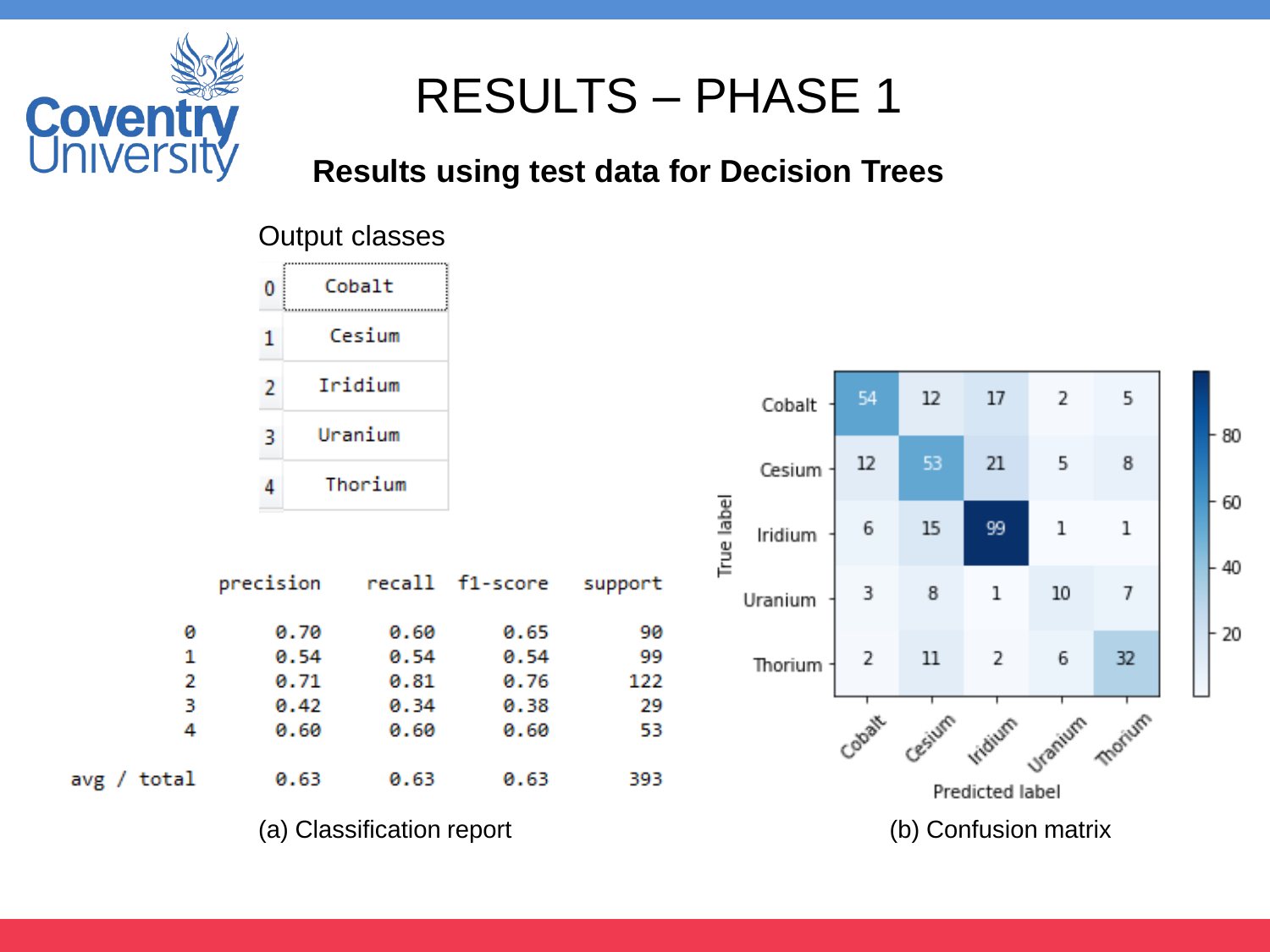

#### **Results using test data for Decision Trees**



(a) Receiver Operator Characteristic (ROC) curve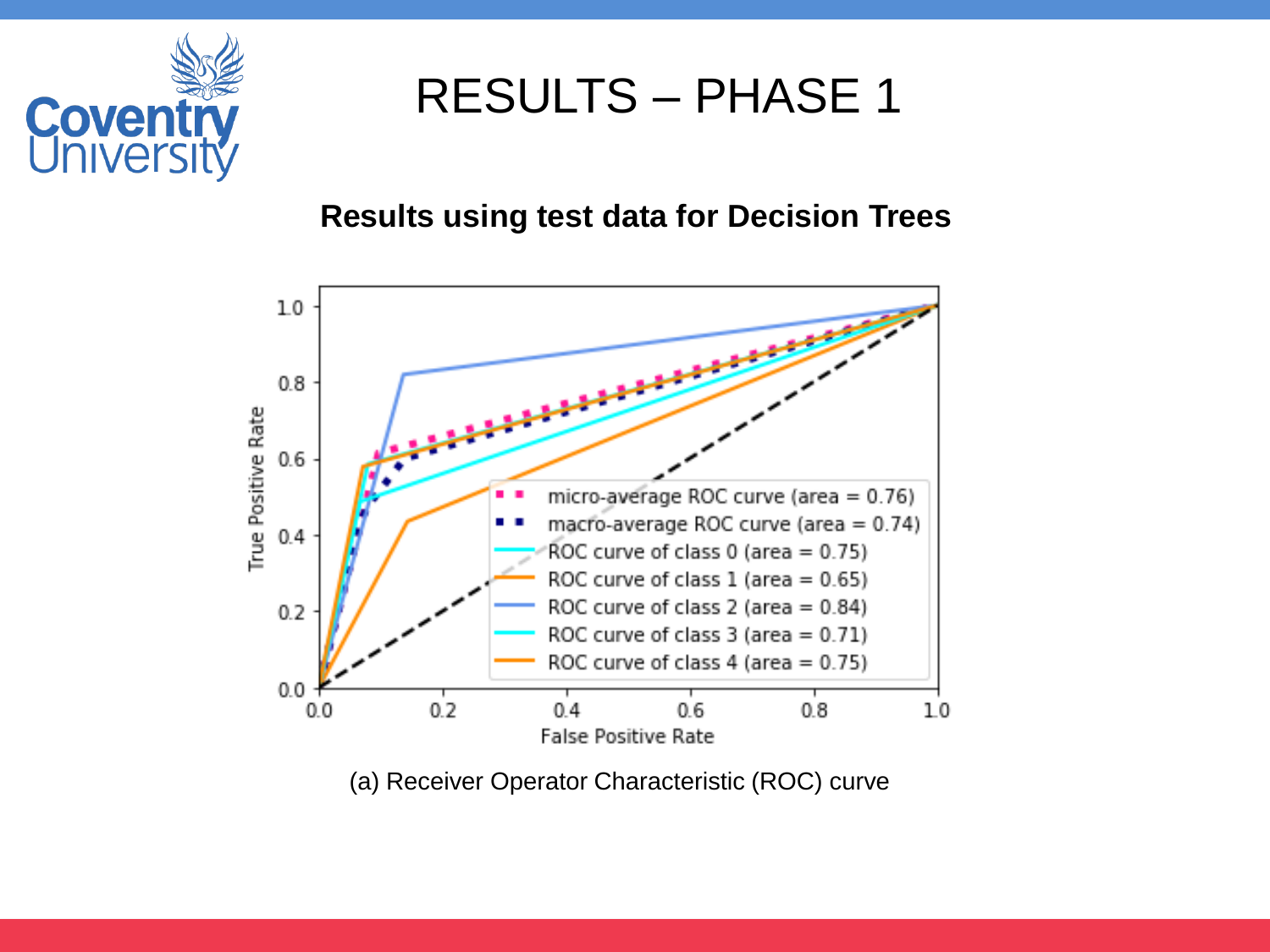

### **Results using test data for Random Forest**

#### Output classes



(a) Classification report (b) Confusion matrix

100

- 80

60

40

20

n

3

4

1

7

32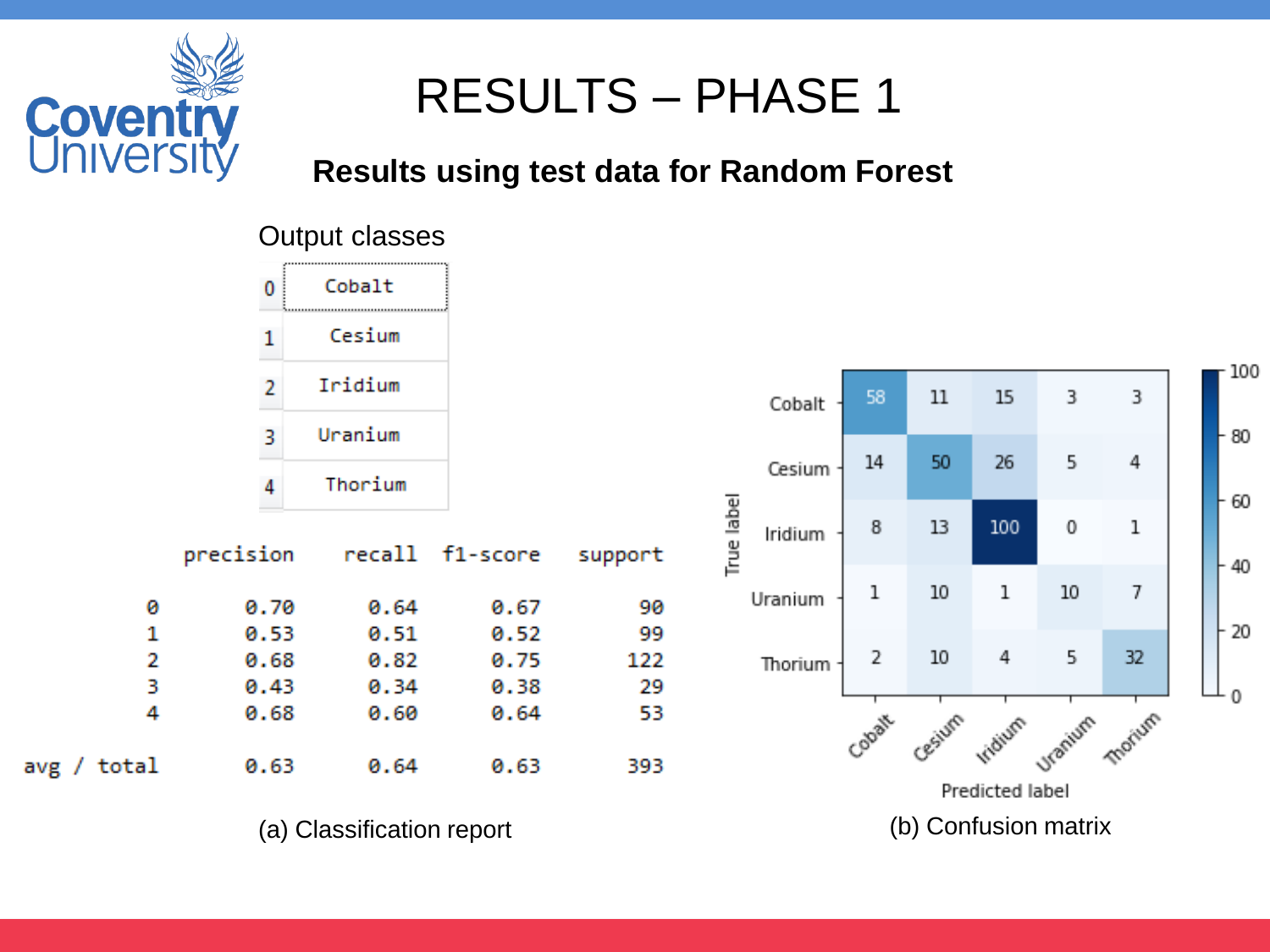

#### **Results using test data for Random Forest**



(a) Receiver Operator Characteristic (ROC) curve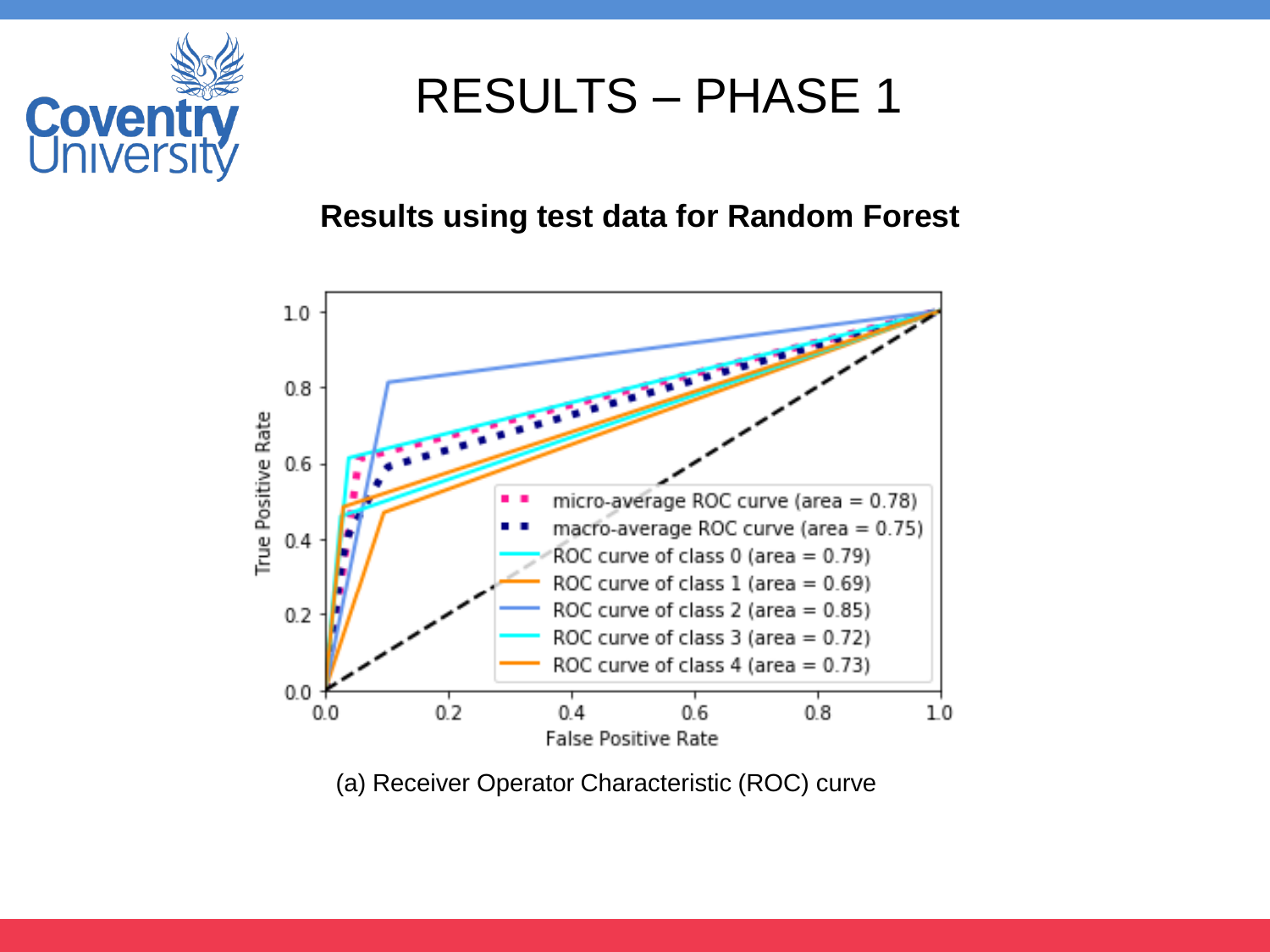

# ON-GOING WORK

Optimisation studies

- Rigorous optimisation studies should be performed to draw a fair comparison with the different ML algorithms.
- Methods based on ANN and SVM have more free parameters that need to be iteratively optimised

### Robust Validation

- Machine learning algorithms are currently validated using independent test datasets, however an effective cross-validation mechanism should be included to address key validation issues
- Implement leave-p-out or K-fold cross validation methods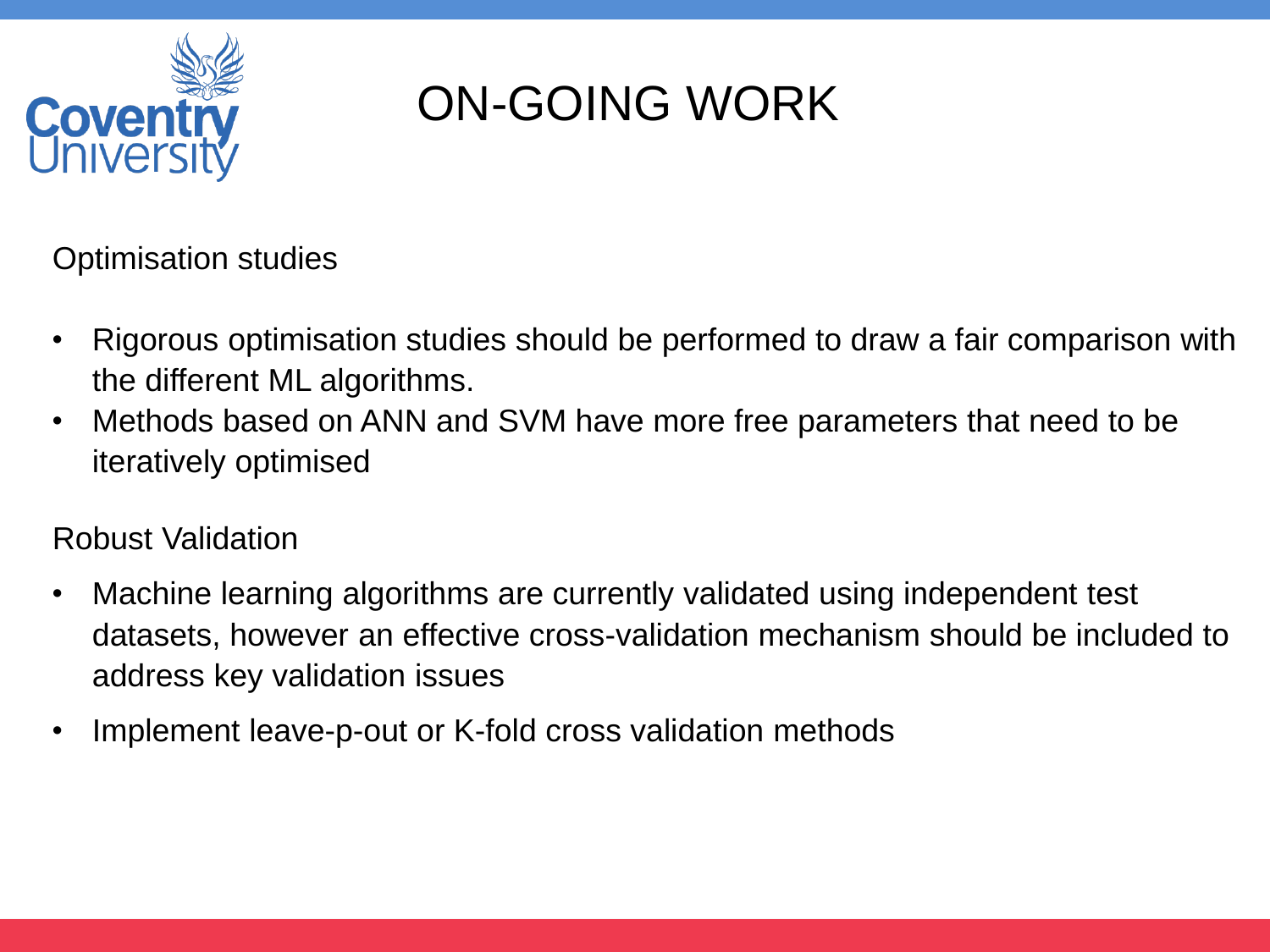

Fig. Structure of a 2 layer neural network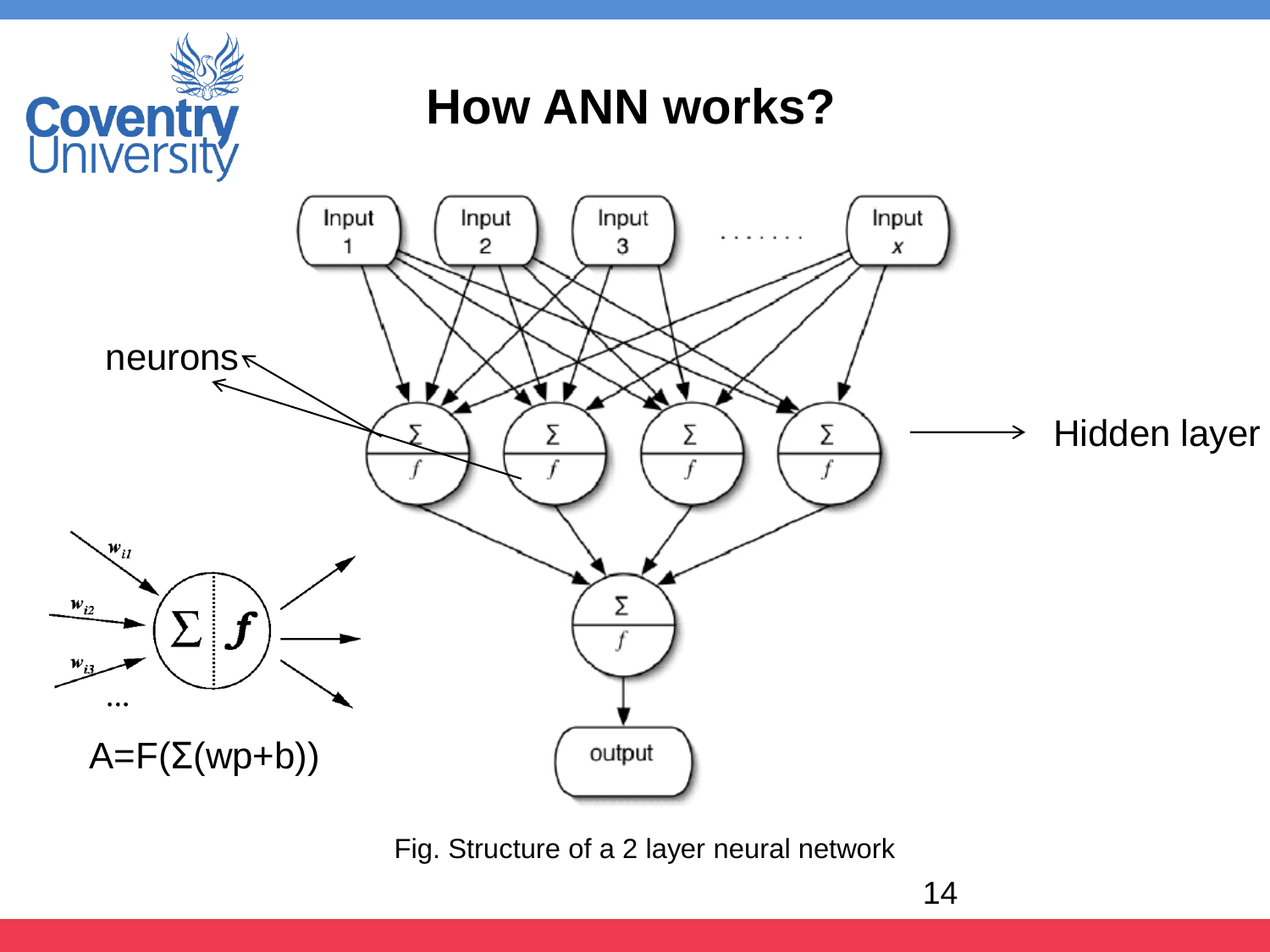

$$
E(w) = \beta E s + \alpha E_R
$$
  
\n
$$
E_s = \frac{1}{2} \sum_{i=1}^{M} \{t - y(p, w)\}^2
$$
  
\n
$$
E_R = \frac{1}{2} \sum_{i=1}^{R} |w_i|^2
$$

 $w =$  weight and bias matrix in the network,  $\alpha =$  hyper parameter controlling weight decay or regulariser,  $\beta$  = hyper parameter controlling the variance in noise,  $y =$  simulated output for Input I,  $t =$  target value,  $p =$  input vector,  $M =$ no: of patterns

Hyper-parameters control other parameters in the neural networks (weights and bias)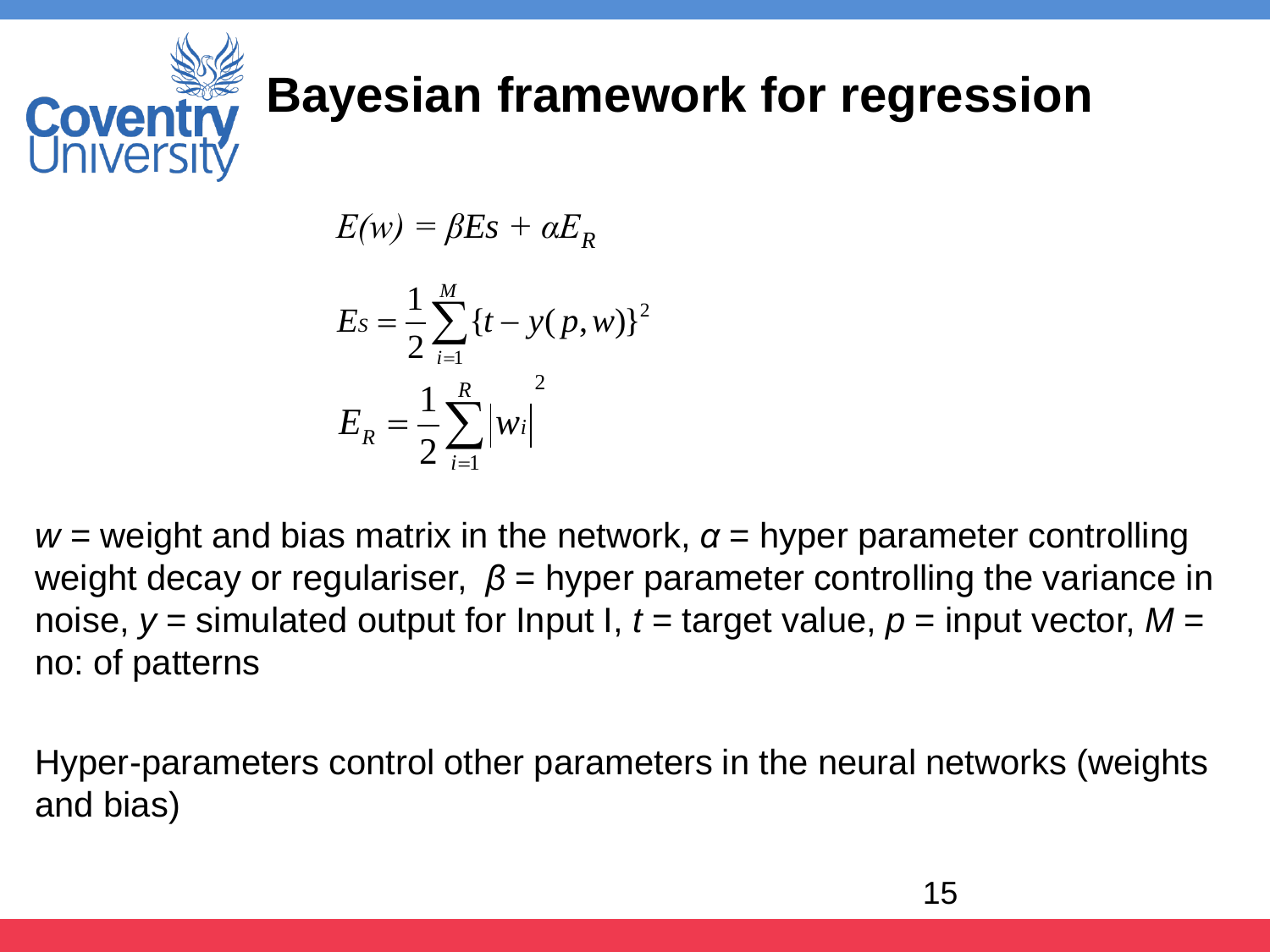

### **Methodology**

 $p(w/D) =$  $p(D/w)p(w)$  $p(D)$ 

Evaluation of hessian matrix based on outer product approximation

**Methodology**  
\n
$$
p(w/D) = \frac{p(D/w)p(w)}{p(D)}
$$
\n
$$
Posterior = \frac{Likelihood \times \text{Prior}}{Evidence}
$$
\n
$$
b \text{hessian matrix based on outer product approximation}
$$
\n
$$
\frac{\partial^2 E}{\partial w_{ij}w_{kj}} = \sum_n \frac{\partial y^n}{\partial w_{ij}} \frac{\partial y^n}{\partial w_{kj}} \text{ when } y^n - t^n \text{ is small}
$$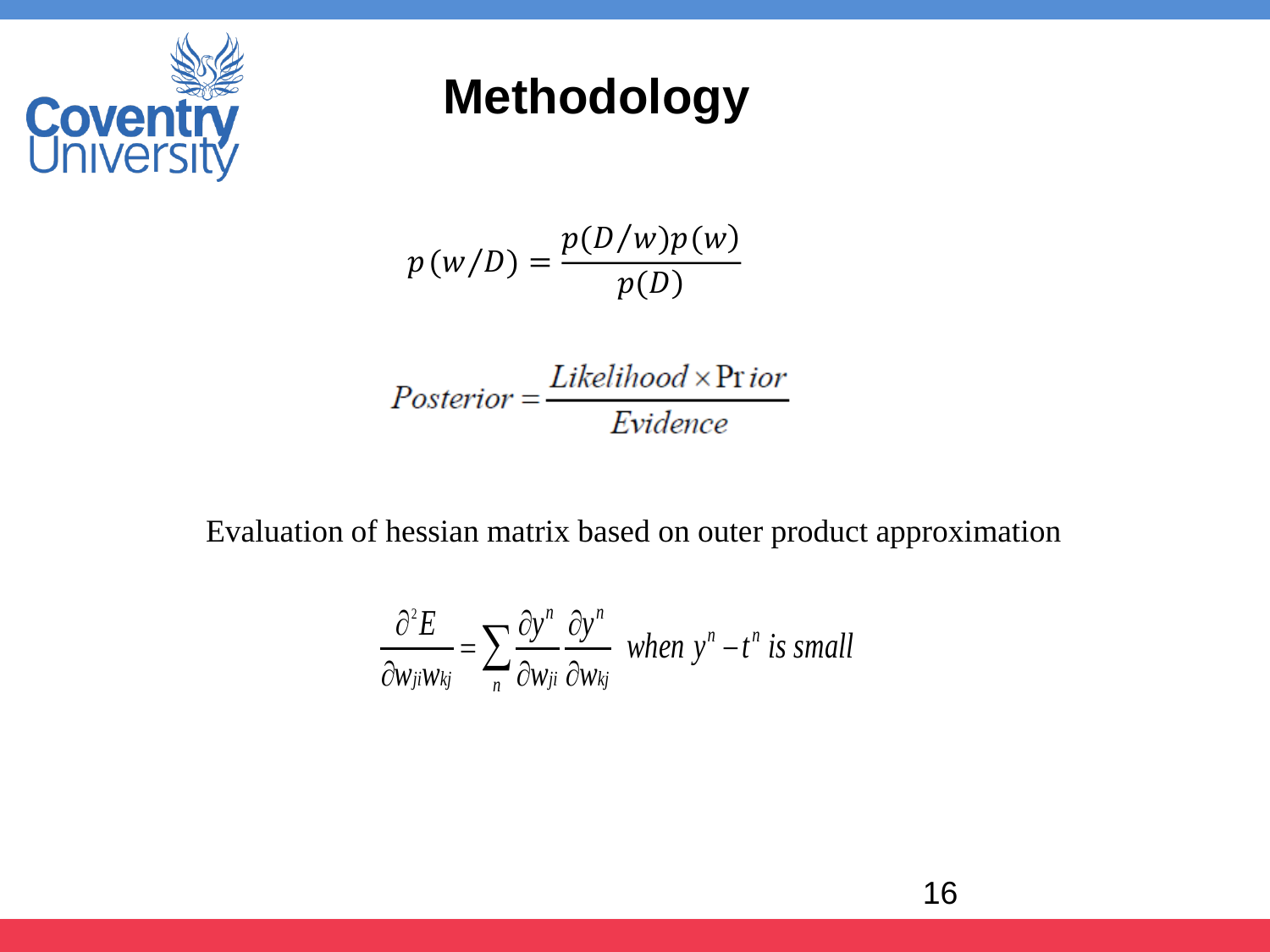

# **Methodology (contd.)**

**incoming**<br> **Proper CONTOLY (CONTOL)**<br>
performed in two steps: (1) computing<br>
and (2) periodically re- estimating the<br>
proper values, determinant of H<br>  $\gamma = \sum_{i=1}^{R} \frac{\psi}{\psi + \alpha}$ <br>  $E_s = N - \sum_{i=1}^{R} \frac{\psi}{\psi + \alpha} = N - \gamma$ <br>  $E_R = R$ **hodology (contd.)**<br>
s performed in two steps: (1) computing the  $w_{MP}$  in<br>
od and (2) periodically re- estimating the hyperparameters.<br>
nn values, determinant of *H*<br>  $y = \sum_{i=1}^{8} \frac{W}{\psi + \alpha}$ <br>  $\beta E_s = N - \sum_{i=1}^{8} \frac{W}{\psi +$ **ology (contd.)**<br>
rmed in two steps: (1) computing the w<sub>MP</sub> in<br>
(2) periodically re- estimating the hyperparameters.<br>
ss, determinant of *H*<br>  $\frac{w}{+\alpha}$ <br>  $+\alpha$ <br>  $\frac{g}{\pm} \frac{w}{\sqrt{x} + \alpha} = N - \gamma$ <br>
strategy =  $N - \gamma$ **Ddology (contd.)**<br>
erformed in two steps: (1) computing the  $w_{MP}$  in<br>
and (2) periodically re- estimating the hyperparameters.<br>
values, determinant of H<br>  $= \sum_{i=1}^{8} \frac{\psi}{\psi + \alpha}$ <br>  $= N - \sum_{i=1}^{8} \frac{\psi}{\psi + \alpha} = N - \gamma$ <br>  $= R - \sum$ **indiciply** (contd.)<br>
performed in two steps: (1) comput<br>
d and (2) periodically re- estimating<br> **i** values, determinant of *H*<br>  $\gamma = \sum_{i=1}^{R} \frac{W}{\psi + \alpha}$ <br>  $E_s = N - \sum_{i=1}^{R} \frac{W}{\psi + \alpha} = N - \gamma$ <br>  $E_R = R - \sum_{i=1}^{R} \frac{W}{\psi + \alpha} = \$ **hodology (contd.)**<br>
s performed in two steps: (1) computing the  $w_{MP}$  in<br>
od and (2) periodically re- estimating the hyperparameters.<br>
m values, determinant of H<br>  $\gamma = \sum_{i=1}^{s} \frac{\psi}{\psi + \alpha}$ <br>  $\beta E_s = N - \sum_{i=1}^{s} \frac{\psi}{\psi + \alpha$ **ology (contd.)**<br>
rmed in two steps: (1) computing the w<sub>MP</sub> in<br>
(2) periodically re- estimating the hyperparameters.<br>
es, determinant of *H*<br>  $\frac{w}{1 + a}$ <br>  $\frac{a}{1 + a}$ <br>  $\frac{w}{1 + a} = N - \gamma$ <br>  $\frac{a}{1 + a} = \frac{N}{1 + a} = \gamma$ <br>
iterate **Odology (contd.)**<br>
erformed in two steps: (1) computing the  $w_{MP}$  in<br>
rand (2) periodically re- estimating the hyperparameters.<br>
ralues, determinant of *H*<br>  $= \sum_{i=1}^{k} \frac{W}{\psi + \alpha}$ <br>  $= N - \sum_{i=1}^{k} \frac{W}{\psi + \alpha} = N - \gamma$ <br>  $= R$ The evidence approximations is performed in two steps: (1) computing the  $w_{MP}$  in maximizing penalized likelihood and (2) periodically re-estimating the hyperparameters.

Find *H*-1 , Eigen values, determinant of *H*

1 *R i*  $\psi$ γ  $\mathbf{v}$  =  $\mathbf{v}$  +  $\alpha$  $=$  $\ddagger$ Find gamma  $\gamma = \sum$ 

$$
2\beta E_s = N - \sum_{i=1}^{R} \frac{\psi}{\psi + \alpha} = N - \gamma
$$

$$
2\alpha E_R = R - \sum_{i=1}^{R} \frac{\psi}{\psi + \alpha} = \gamma
$$

 $2E_R$   $2E_s$ *new E*<sub>R</sub>  $\angle E_s$  $\alpha_{new} = \frac{\gamma}{\beta_{new}} = \frac{N-\gamma}{\gamma_{new}}$  $2E_s$ *new s*  $\beta_{new} = \frac{N - \gamma}{2 \pi}$ *E* Evaluate new alpha and beta, reiterate using  $\alpha_{new} = \frac{y}{\alpha_{new}} = \frac{N-y}{\alpha_{new}}$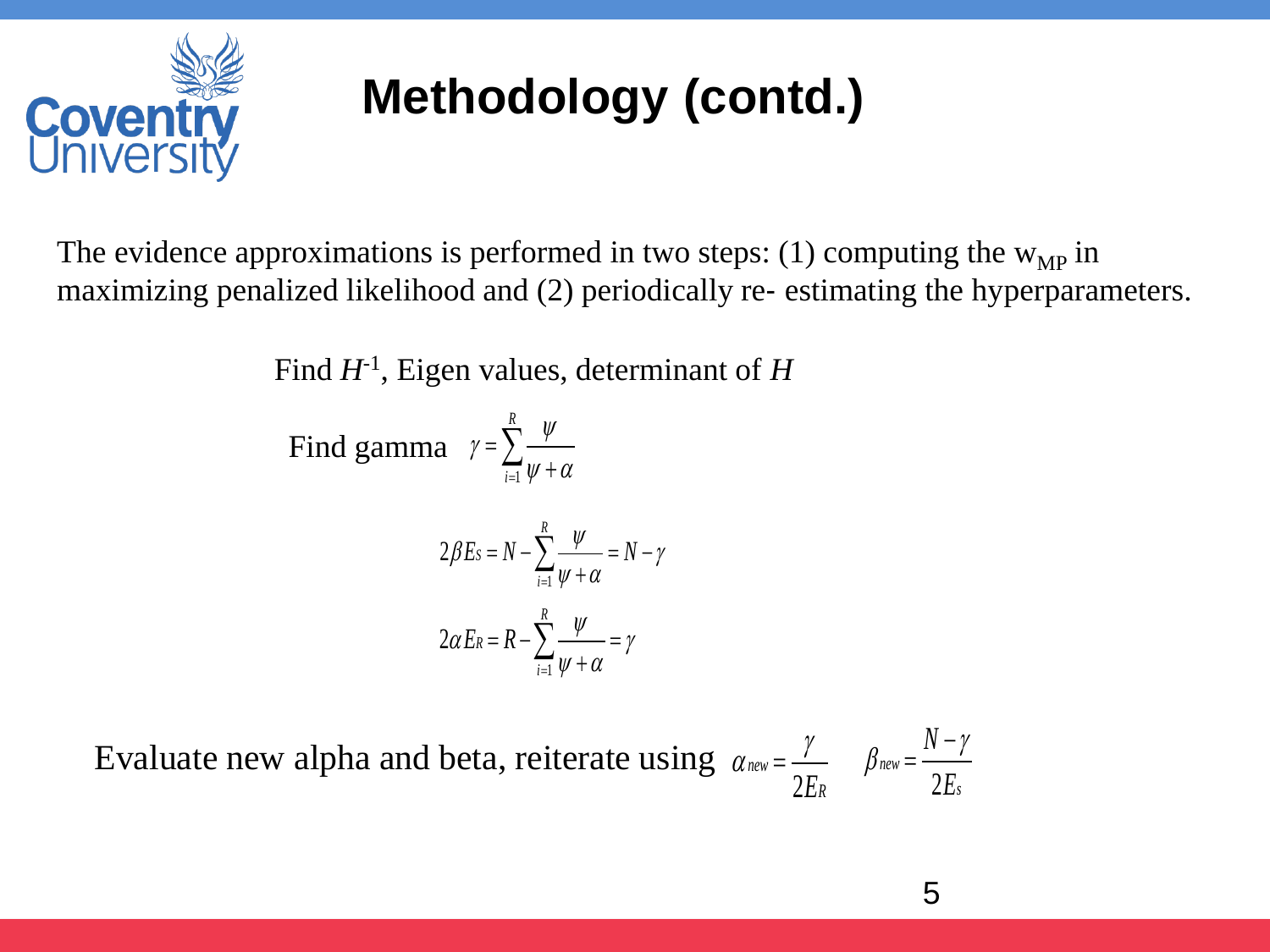

# **Methodology (contd.)**

#### **Steps**

- 1. Choose initial values for hyper-parameters  $\alpha$  and  $\beta$ . Initialize the weights in the network using values from the prior distribution
- 2. Train the network to minimize the error function *E(w)*
- 3. Periodically re-estimate values of  $\alpha$  and  $\beta$  (using Hessian matrix, Eigen value spectrum and parameter *γ*)
- 4. Repeat steps 1-3 for different choices of network weights in order to evaluate the local minima
- 5. Repeat steps 1-4 for different network models and compare their evidence